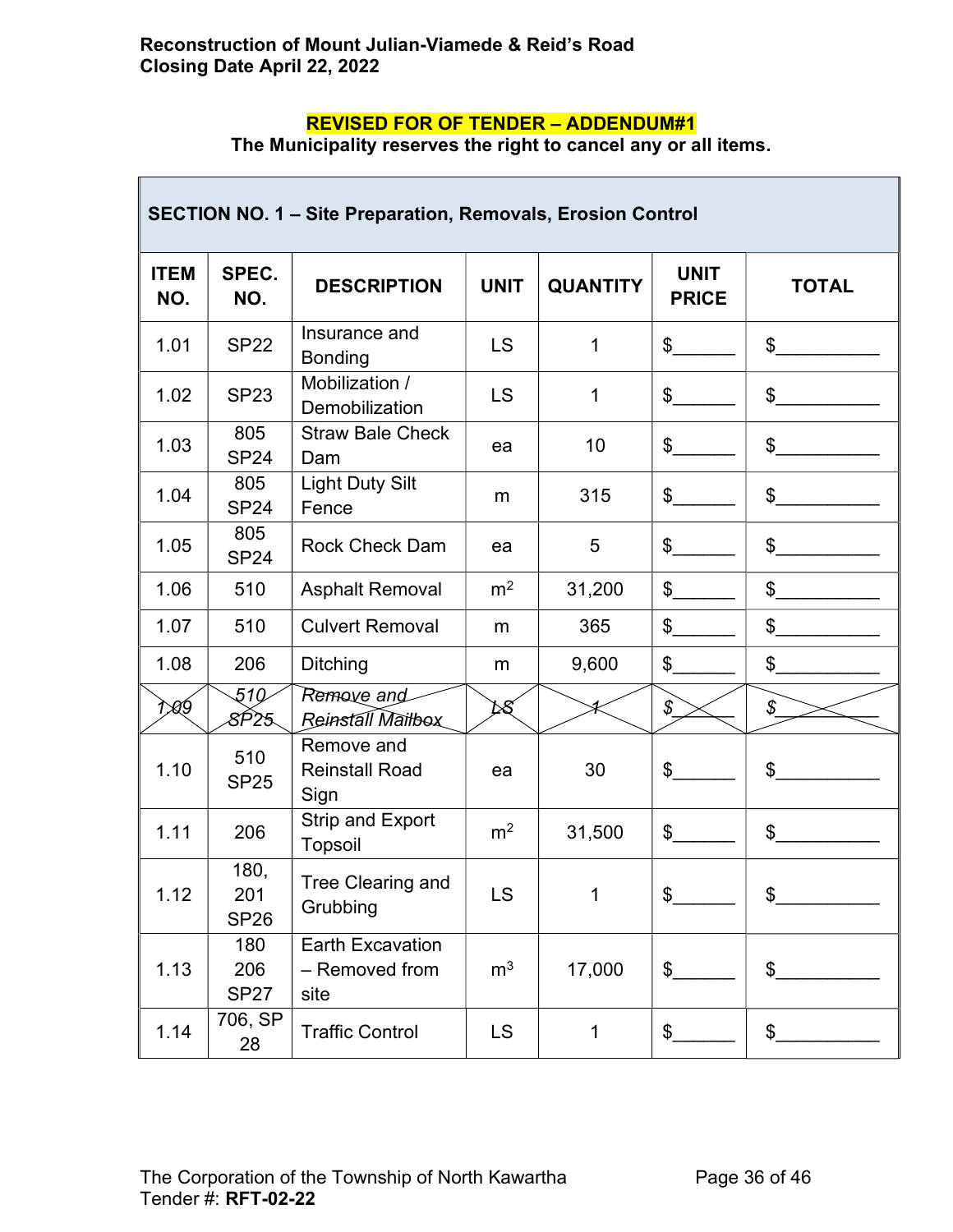## Reconstruction of Mount Julian-Viamede & Reid's Road Closing Date April 22, 2022

| <b>SECTION NO. 1 - Site Preparation, Removals, Erosion Control</b> |                              |                    |                |                 |                             |              |  |  |
|--------------------------------------------------------------------|------------------------------|--------------------|----------------|-----------------|-----------------------------|--------------|--|--|
| <b>ITEM</b><br>NO.                                                 | SPEC.<br>NO.                 | <b>DESCRIPTION</b> | <b>UNIT</b>    | <b>QUANTITY</b> | <b>UNIT</b><br><b>PRICE</b> | <b>TOTAL</b> |  |  |
| 1.15                                                               | 314,<br>1010<br><b>SP 29</b> | Import SSM         | m <sup>3</sup> | 1,200           | \$                          | \$           |  |  |
| <b>TOTAL SECTION NO. 1:</b><br>(excluding HST)                     | σ                            |                    |                |                 |                             |              |  |  |

| <b>SECTION NO. 2 - Drainage</b> |                                    |                                                       |             |                 |                             |              |  |  |
|---------------------------------|------------------------------------|-------------------------------------------------------|-------------|-----------------|-----------------------------|--------------|--|--|
| <b>ITEM</b><br>NO.              | SPEC.<br>NO.                       | <b>DESCRIPTION</b>                                    | <b>UNIT</b> | <b>QUANTITY</b> | <b>UNIT</b><br><b>PRICE</b> | <b>TOTAL</b> |  |  |
| 2.01                            | 401,<br>410,<br>421<br><b>SP30</b> | 375mm HDPE<br><b>Driveway Culvert</b>                 | m           | 195             | $\mathbb{S}^-$              | \$           |  |  |
| 2.02                            | 401,<br>410,<br>421<br><b>SP30</b> | 450mm HDPE<br><b>Driveway Culvert</b>                 | m           | 110             | $\mathbb{S}^-$              | \$           |  |  |
| 2.03                            | 401,<br>410,<br>421<br><b>SP30</b> | 450mm HDPE<br>Cross Culvert c/w<br><b>Frost Taper</b> | m           | 155             | $\mathfrak s$               | $\mathbb{S}$ |  |  |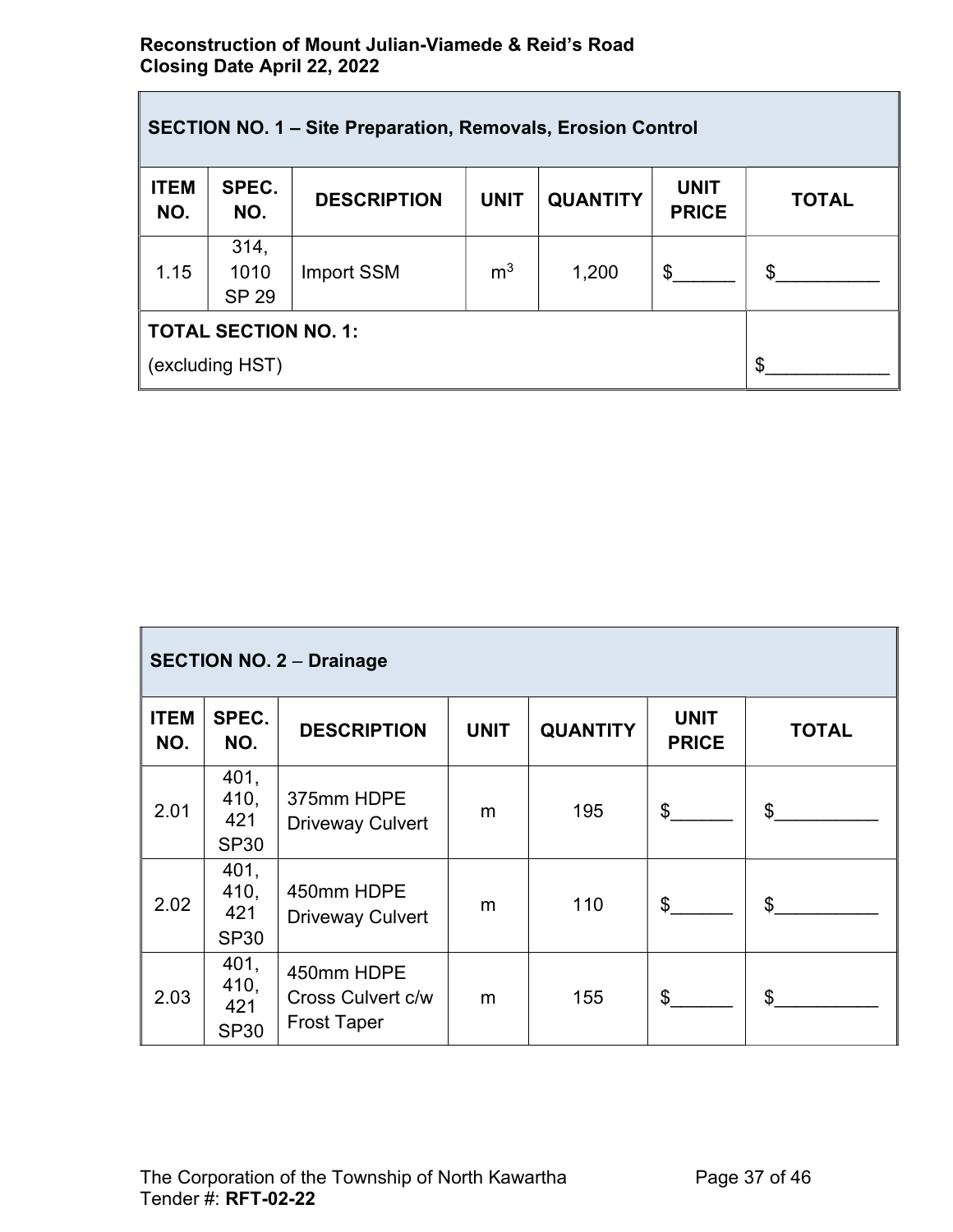## Reconstruction of Mount Julian-Viamede & Reid's Road Closing Date April 22, 2022

| <b>SECTION NO. 2 - Drainage</b> |                                     |                                                       |             |                 |                             |              |  |  |
|---------------------------------|-------------------------------------|-------------------------------------------------------|-------------|-----------------|-----------------------------|--------------|--|--|
| <b>ITEM</b><br>NO.              | SPEC.<br>NO.                        | <b>DESCRIPTION</b>                                    | <b>UNIT</b> | <b>QUANTITY</b> | <b>UNIT</b><br><b>PRICE</b> | <b>TOTAL</b> |  |  |
| 2.04                            | 401,<br>410,<br>421<br><b>SP30</b>  | 600mm HDPE<br>Cross Culvert c/w<br><b>Frost Taper</b> | m           | 36              | $\mathfrak{L}$              | \$           |  |  |
| 2.05                            | 401,<br>410,<br>4211<br><b>SP30</b> | 750mm HDPE<br>Cross Culvert c/w<br><b>Frost Taper</b> | m           | 20              | $\mathcal{S}$               | \$           |  |  |
| 2.06                            | 401,<br>410,<br>4211<br><b>SP30</b> | 900mm HDPE<br>Cross Culvert c/w<br><b>Frost Taper</b> | m           | 14              | $\mathbb{S}$                | $\mathbb{S}$ |  |  |
| <b>TOTAL SECTION NO. 2:</b>     |                                     |                                                       |             |                 |                             |              |  |  |
| (excluding HST)                 |                                     |                                                       |             |                 |                             | \$           |  |  |

| <b>SECTION NO. 3 - Road Construction</b> |                                       |                                                         |             |                 |                             |              |  |  |
|------------------------------------------|---------------------------------------|---------------------------------------------------------|-------------|-----------------|-----------------------------|--------------|--|--|
| <b>ITEM</b><br>NO.                       | SPEC.<br>NO.                          | <b>DESCRIPTION</b>                                      | <b>UNIT</b> | <b>QUANTITY</b> | <b>UNIT</b><br><b>PRICE</b> | <b>TOTAL</b> |  |  |
| 3.01                                     | 314,<br>1010,<br>501,<br><b>SP 31</b> | Granular 'B'<br>Type I<br>(250mm depth)                 | t           | 31,680          | \$                          | \$           |  |  |
| 3.02                                     | 314,<br>1010,<br>501,<br><b>SP 31</b> | Granular 'A'<br>$(150mm$ depth) –<br>Roadway            | $\mathbf t$ | 17,000          | \$                          | \$           |  |  |
| 3.03                                     | 1010,<br>501,<br><b>SP 31</b>         | Granular 'A'<br>$(150mm$ depth $) -$<br><b>Driveway</b> | t           | 600             | \$                          | \$           |  |  |